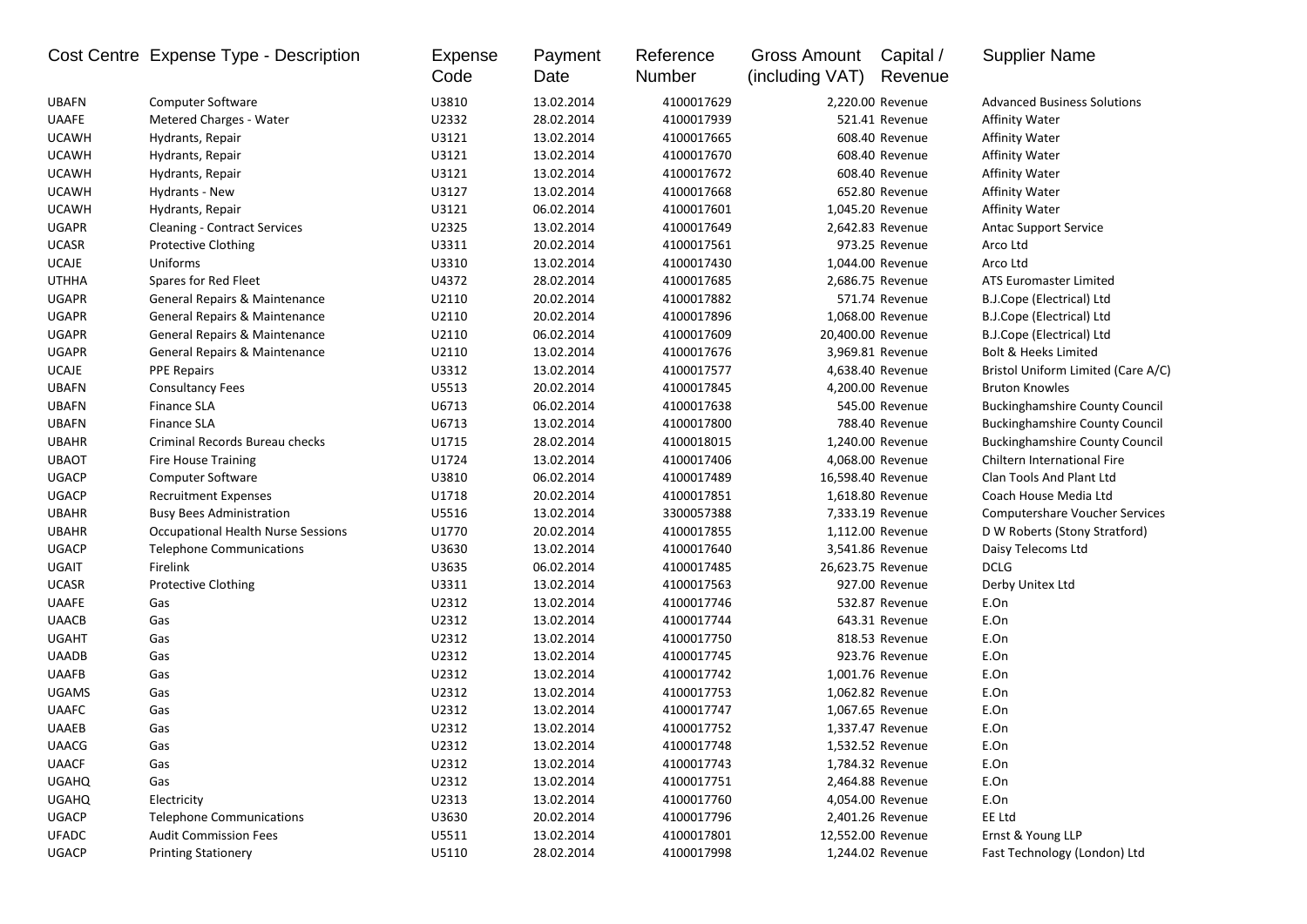|              | Cost Centre Expense Type - Description   | Expense<br>Code | Payment<br>Date | Reference<br>Number | Gross Amount<br>(including VAT) | Capital /<br>Revenue | <b>Supplier Name</b>                        |
|--------------|------------------------------------------|-----------------|-----------------|---------------------|---------------------------------|----------------------|---------------------------------------------|
| <b>UAADE</b> | Gas                                      | U2312           | 06.02.2014      | 4100017533          |                                 | 632.14 Revenue       | Flogas UK Limited                           |
| <b>UGAPR</b> | General Repairs & Maintenance            | U2110           | 13.02.2014      | 4100017674          |                                 | 828.00 Revenue       | <b>Fumex Ltd</b>                            |
| <b>UAAFD</b> | <b>Planned Preventative Maintenance</b>  | U2151           | 06.02.2014      | 4100017559          |                                 | 1,253.73 Revenue     | Grundon Waste Management Ltd                |
| <b>UAACG</b> | <b>Planned Preventative Maintenance</b>  | U2151           | 28.02.2014      | 4100017821          |                                 | 3,420.00 Revenue     | H <sub>2</sub> O Environmental Services Ltd |
| <b>UFAHQ</b> | Consultancy fees                         | U3750           | 28.02.2014      | 4100017869          |                                 | 5,760.00 Revenue     | Hendry Strategic Consulting Ltd             |
| <b>UGAPR</b> | General Repairs & Maintenance            | U2110           | 13.02.2014      | 4100017650          |                                 | 1,182.00 Revenue     | Higham Flat Roofing Ltd                     |
| <b>UGAPR</b> | General Repairs & Maintenance            | U2110           | 13.02.2014      | 4100017740          |                                 | 1,435.20 Revenue     | Higham Flat Roofing Ltd                     |
| <b>UGAPR</b> | General Repairs & Maintenance            | U2110           | 20.02.2014      | 4100017843          |                                 | 6,822.90 Revenue     | Higham Flat Roofing Ltd                     |
| <b>UBAHR</b> | <b>Consultancy Fees</b>                  | U5513           | 28.02.2014      | 4100018030          |                                 | 9,600.00 Revenue     | <b>House Warburton Business Services</b>    |
| <b>UGAPR</b> | <b>Property Management Consultant</b>    | U3539           | 13.02.2014      | 4100017823          |                                 | 2,370.00 Revenue     | Hub Professional Services Ltd               |
| <b>UGAPR</b> | General Repairs & Maintenance            | U2110           | 13.02.2014      | 4100017333          |                                 | 1,290.00 Revenue     | <b>Instant Doors</b>                        |
| UGAFL        | Consultancy fees                         | U3750           | 13.02.2014      | 4100017689          |                                 | 2,346.00 Revenue     | Intelligent Data Systems                    |
| <b>UBADR</b> | <b>Driver Training</b>                   | U1730           | 13.02.2014      | 4100017441          |                                 | 1,050.00 Revenue     | JLD Driver Training Limited                 |
| <b>UBADR</b> | <b>Driver Training</b>                   | U1730           | 13.02.2014      | 4100017442          |                                 | 1,050.00 Revenue     | JLD Driver Training Limited                 |
| <b>UFADC</b> | <b>Statutory Publication Costs</b>       | U5517           | 13.02.2014      | 4100017548          |                                 | 629.00 Revenue       | Johnston Publishing Ltd                     |
| UGARM        | <b>Operational Equipment</b>             | U3123           | 06.02.2014      | 4100017592          |                                 | 540.00 Revenue       | Jones And Cocks (2009) Ltd                  |
| <b>UGACP</b> | Computer Software                        | U3810           | 13.02.2014      | 4100017634          |                                 | 1,680.00 Revenue     | KB Tech Ltd                                 |
| <b>UGAHQ</b> | <b>Planned Preventative Maintenance</b>  | U2151           | 06.02.2014      | 4100017588          |                                 | 865.44 Revenue       | Kee Services Ltd                            |
| <b>UBAGH</b> | <b>General Repairs &amp; Maintenance</b> | U2110           | 28.02.2014      | 4100017898          |                                 | 1,258.39 Revenue     | Kidde Fire Trainers GMBH                    |
| <b>UGACP</b> | <b>Printing Stationery</b>               | U5110           | 06.02.2014      | 4100017637          |                                 | 1,881.43 Revenue     | Konica Minolta                              |
| <b>UGACP</b> | <b>Printing Stationery</b>               | U5110           | 20.02.2014      | 4100017856          |                                 | 1,881.43 Revenue     | Konica Minolta                              |
| <b>UGAIT</b> | <b>Telephone Communications</b>          | U3630           | 13.02.2014      | 4100017478          |                                 | 2,904.00 Revenue     | Koris Ltd                                   |
| UGAFL        | <b>Contracted Maintenance</b>            | U4382           | 06.02.2014      | 4100017641          |                                 | 3,470.69 Revenue     | Lex Autolease Ltd                           |
| UGAFL        | <b>Contracted Maintenance</b>            | U4382           | 06.02.2014      | 4100017643          |                                 | 3,678.62 Revenue     | Lex Autolease Ltd                           |
| UGAFL        | <b>Contracted Maintenance</b>            | U4382           | 28.02.2014      | 4100018022          |                                 | 4,288.03 Revenue     | Lex Autolease Ltd                           |
| <b>UFAMA</b> | <b>Staff Advertising</b>                 | U5120           | 13.02.2014      | 4100017827          |                                 | 1,082.73 Revenue     | Luton Borough Council                       |
| <b>UGAFF</b> | Fuel Tanks - Service & M/tenance         | U4312           | 20.02.2014      | 4100017820          |                                 | 1,408.80 Revenue     | Merridale                                   |
| CFA.09.FIT   | Purchase of Computer Hardware            | C18000          | 28.02.2014      | 4100017803          |                                 | 772.20 Capital       | Misco                                       |
| <b>UGACP</b> | Computer Hardware                        | U3811           | 06.02.2014      | 4100017631          |                                 | 2,357.93 Revenue     | Misco                                       |
| CFA.09.FIT   | Purchase of Computer Hardware            | C18000          | 28.02.2014      | 4100017802          | 16,192.80 Capital               |                      | Misco                                       |
| <b>UGACP</b> | Consultancy fees                         | U3750           | 20.02.2014      | 4100017594          |                                 | 699.80 Revenue       | <b>Mott Macdonald</b>                       |
| CFA.12.AMS   | Purchase of Equipment                    | C15000          | 13.02.2014      | 4100017551          |                                 | 1,196.40 Capital     | Nordic LD Ltd                               |
| <b>UTHHA</b> | Spares for Red Fleet                     | U4372           | 28.02.2014      | 4100017899          |                                 | 3,550.87 Revenue     | North Fire Ltd                              |
| <b>UGAPR</b> | <b>Property Management Consultant</b>    | U3539           | 06.02.2014      | 4100017595          |                                 | 5,400.00 Revenue     | <b>Oakleaf Technical Service Ltd</b>        |
| <b>UAACB</b> | Planned Preventative Maintenance         | U2151           | 13.02.2014      | 4100017597          |                                 | 852.00 Revenue       | P French                                    |
| <b>UGAFF</b> | Diesel Oil - Gas Oil                     | U4320           | 28.02.2014      | 4100017969          |                                 | 1,718.81 Revenue     | Pace Fuelcare Ltd                           |
| UGAFF        | Diesel Oil - Gas Oil                     | U4320           | 13.02.2014      | 4100017694          |                                 | 1,977.66 Revenue     | Pace Fuelcare Ltd                           |
| UGAFF        | Diesel Oil - Gas Oil                     | U4320           | 13.02.2014      | 4100017695          |                                 | 1,977.66 Revenue     | Pace Fuelcare Ltd                           |
| UGAFF        | Diesel Oil - Gas Oil                     | U4320           | 13.02.2014      | 4100017691          |                                 | 1,978.98 Revenue     | Pace Fuelcare Ltd                           |
| UGAFF        | Diesel Oil - Gas Oil                     | U4320           | 20.02.2014      | 4100017904          |                                 | 2,636.88 Revenue     | Pace Fuelcare Ltd                           |
| UGAFF        | Diesel Oil - Gas Oil                     | U4320           | 13.02.2014      | 4100017692          |                                 | 2,834.65 Revenue     | Pace Fuelcare Ltd                           |
| UGAFF        | Diesel Oil - Gas Oil                     | U4320           | 28.02.2014      | 4100017970          |                                 | 3,699.02 Revenue     | Pace Fuelcare Ltd                           |
| UGAFF        | Diesel Oil - Gas Oil                     | U4320           | 20.02.2014      | 4100017905          |                                 | 3,955.32 Revenue     | Pace Fuelcare Ltd                           |